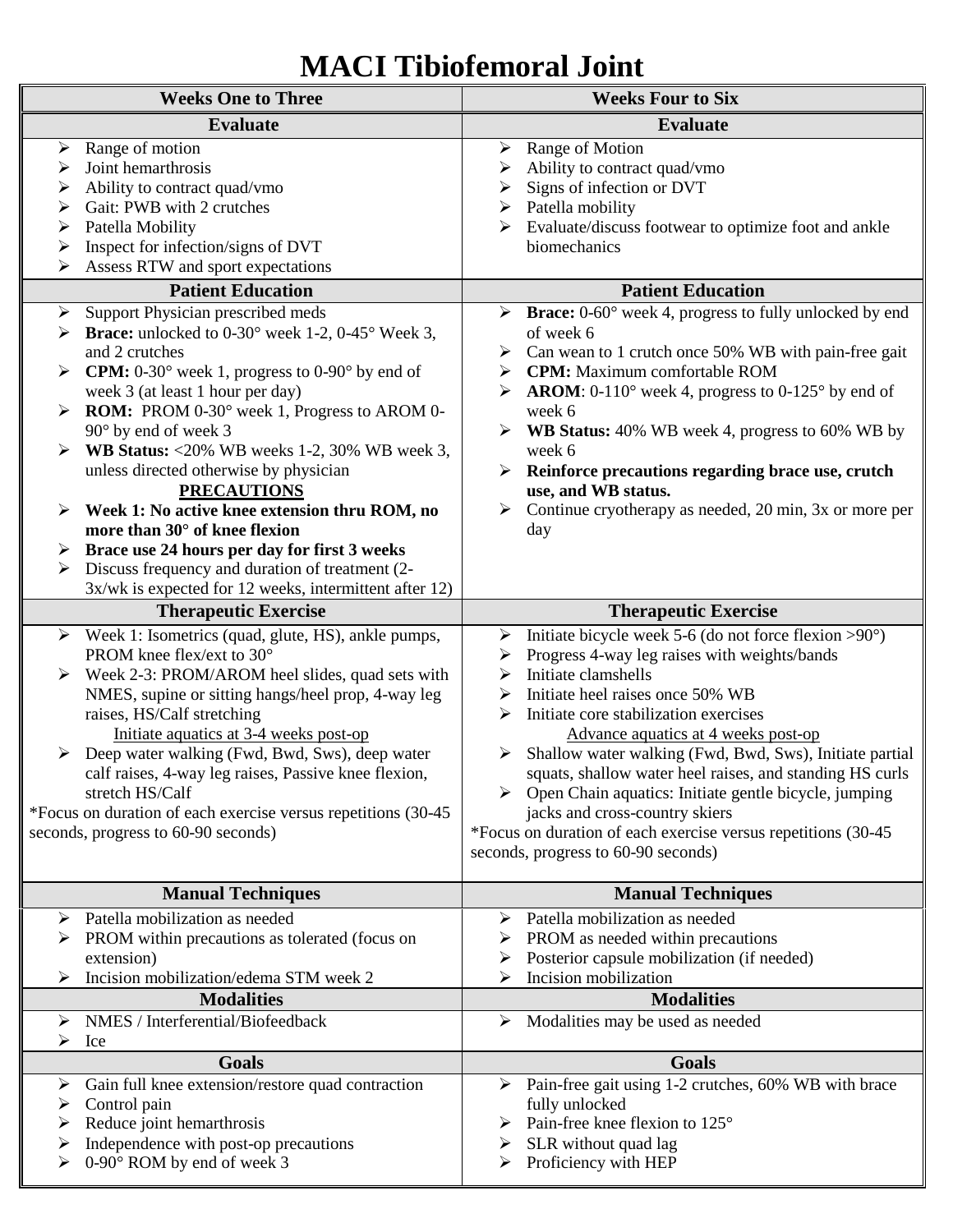| <b>Weeks Seven to Twelve</b>                                                                                                                                                                                                                                                                                                                                                                                                                                                                                                                                                                                                                                                                                           | <b>Weeks Twelve to Discharge</b>                                                                                                                                                                                                                                                                                                                                       |
|------------------------------------------------------------------------------------------------------------------------------------------------------------------------------------------------------------------------------------------------------------------------------------------------------------------------------------------------------------------------------------------------------------------------------------------------------------------------------------------------------------------------------------------------------------------------------------------------------------------------------------------------------------------------------------------------------------------------|------------------------------------------------------------------------------------------------------------------------------------------------------------------------------------------------------------------------------------------------------------------------------------------------------------------------------------------------------------------------|
| <b>Evaluate</b>                                                                                                                                                                                                                                                                                                                                                                                                                                                                                                                                                                                                                                                                                                        | <b>Evaluate</b>                                                                                                                                                                                                                                                                                                                                                        |
| Gait<br>≻<br><b>ROM</b><br>⋗<br>Balance                                                                                                                                                                                                                                                                                                                                                                                                                                                                                                                                                                                                                                                                                | Any excessive joint laxity<br>➤<br>Address any deficits that may limit return to work or<br>sport.<br>HEP compliance<br>➤                                                                                                                                                                                                                                              |
| <b>Patient Education</b>                                                                                                                                                                                                                                                                                                                                                                                                                                                                                                                                                                                                                                                                                               | <b>Patient Education</b>                                                                                                                                                                                                                                                                                                                                               |
| <b>Brace:</b> Fully unlocked<br>➤<br><b>CPM:</b> To maximum comfortable range as required<br>➤<br>AROM: Progress to full knee AROM by week 8<br>➤<br>WB Status: Progress from 80% WB week 7 to FWB<br>➤<br>by week 10<br>Crutch use: Starting week 8, no crutches indoors,<br>➤<br>one crutch when ambulating outdoors/unfamiliar<br>areas                                                                                                                                                                                                                                                                                                                                                                             | No impact, deep squats, squats with lifting, crossed<br>➤<br>legged sitting until 4 months post op.                                                                                                                                                                                                                                                                    |
| <b>Therapeutic Exercise</b>                                                                                                                                                                                                                                                                                                                                                                                                                                                                                                                                                                                                                                                                                            | <b>Therapeutic Exercise</b>                                                                                                                                                                                                                                                                                                                                            |
| Progress closed chain and isotonic exercises to<br>➤<br>include multiple planes and single leg activity week<br>10<br>Progress HS strengthening<br>➤<br>Single leg dynamic balance activity and unstable<br>➤<br>surfaces week 12<br>May begin CFA at 10 weeks with physician approval<br>May initiate cardiovascular training at 12 weeks<br>≻<br>(Bike, Swim, and elliptical)<br>Closed chain aquatics: Advance step up and lunge<br>➤<br>activity<br>Open Chain aquatics: Initiate stretching of quads and<br>➤<br>hip flexors as indicated. (Use of floatation cuffs or<br>stair lunges. Balance: SLS, kickboard balance. Eyes<br>open, eyes closed<br>*Progress exercises using resistance fin(s) or hydrocuff(s) | Continue strength and conditioning<br>➤<br>Encourage participation in CFA<br>➤<br>May initiate light/straight plane running activity with<br>➤<br>full motion, strength, and physician approval at 16<br>weeks (No cutting, pivoting, or jumping)<br>Agility and plyometrics at 20 weeks given good<br>tolerance of straight plane running and pre-running<br>activity |
| <b>Manual Techniques</b>                                                                                                                                                                                                                                                                                                                                                                                                                                                                                                                                                                                                                                                                                               | <b>Manual Techniques</b>                                                                                                                                                                                                                                                                                                                                               |
| Patella mobilization as needed<br>➤<br>PROM and posterior capsule stretch as indicated                                                                                                                                                                                                                                                                                                                                                                                                                                                                                                                                                                                                                                 | Any as indicated<br>➤                                                                                                                                                                                                                                                                                                                                                  |
| <b>Modalities</b>                                                                                                                                                                                                                                                                                                                                                                                                                                                                                                                                                                                                                                                                                                      | <b>Modalities</b>                                                                                                                                                                                                                                                                                                                                                      |
| Any as indicated<br>➤                                                                                                                                                                                                                                                                                                                                                                                                                                                                                                                                                                                                                                                                                                  | Any as indicated<br>➤                                                                                                                                                                                                                                                                                                                                                  |
| <b>Goals</b>                                                                                                                                                                                                                                                                                                                                                                                                                                                                                                                                                                                                                                                                                                           | <b>Goals</b>                                                                                                                                                                                                                                                                                                                                                           |
| $4+/5$ strength with manual testing by week 10<br>➤<br>Good stability at the hip and knee joints particularly<br>➤<br>with single leg balance and control of terminal knee<br>extension<br>May complete independent HEP and intermittent<br>➤<br>appointments when above criteria is met                                                                                                                                                                                                                                                                                                                                                                                                                               | Minimal to no pain<br>➤<br>5/5 muscle strength<br>➤<br>Discharge to full work or sport<br>➤                                                                                                                                                                                                                                                                            |

 $\frac{\text{References}}{1}$ 

Patrick McCulloch, Hugh L. Jones, Kendall Hamilton, Michael Hogen, Jonathan Gold, Philip Noble. Does simulated walking cause gapping of meniscal repairs? Journal of Experimental Orthopaedics (2016) 3:11